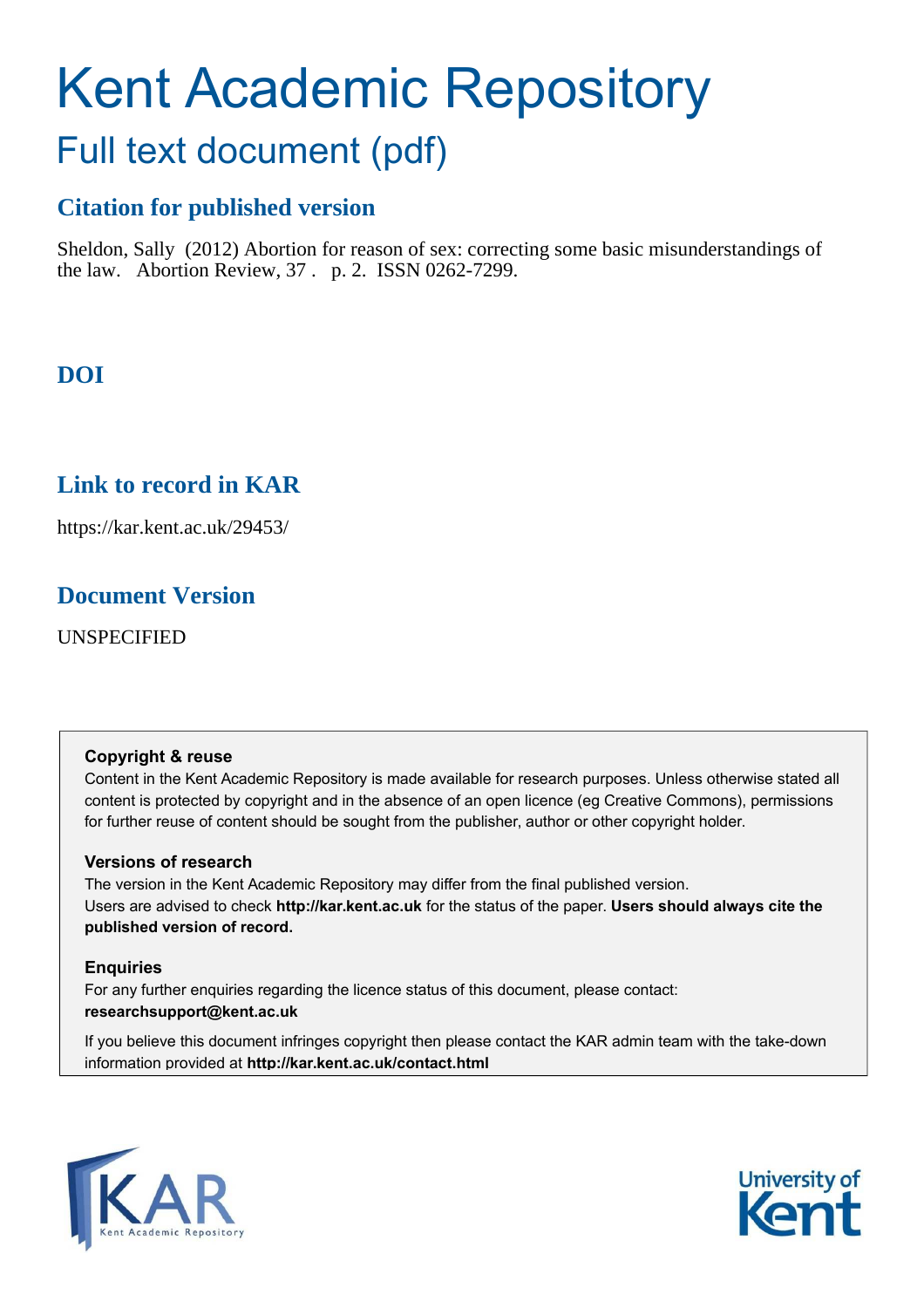# AbortionReview

**ISSUE 37** SPRING 2012

ISSN 02627299

# **ABORTION POLITICS IN BRITAIN: THE ANTIs UP THE ANTE**



# **By Jennie Bristow, Editor,** *Abortion Review*

In recent months we have seen the systematic introduction of ideas and tactics that have been tried and tested across the Atlantic. A number of things have come together to create a distinctly hostile climate for women who seek abortions and

the doctors, clinics, and healthcare professionals who provide them. What this will ultimately mean for abortion law and provision is not yet clear. But already, a 'chilling effect' has settled over abortion provision, with disturbing implications for those who support reproductive autonomy.

The most overt attacks on abortion have come from anti-abortion campaigners. Women attending abortion clinics are routinely stopped and interrogated about their decision, and organisations that provide 'crisis pregnancy counselling' as a means to encouraging women to think again about their decisions now operate across the country, presenting themselves as neutral services. This attempt to take anti-abortion persuasion directly to the woman considering abortion is a tactic familiar from the US anti-abortion movement, which in recent decades has preferred not to debate abortion politically, but rather to attempt to influence women's decisions in more subtle, direct and dishonest ways.

What distinguishes most anti-abortion activity today from political 'prolife' campaigns of the past is their attempts to bypass public arenas of debate and aim for a direct effect on the emotions and experiences of women seeking abortion. For example 'counselling', in its various guises, has emerged as a significant way of attempting to achieve this aim. Thus attempts have been made in the USA to 'inform' women about abortions through laws that force them to view ultrasound images of their fetuses, or provide them with misleading or downright inaccurate information about the impact of abortion on a woman's physical or mental health. Such attempts often go under the guise of 'Right to Know' laws, which use the language of empowerment to justify what is essentially a project of therapeutic manipulation.

'Counselling' strategies have been relatively successful as they appear kinder, and more oblique, than the overtly aggressive tactics that we also see in the USA, and which in some cases have led to physical violence against abortion doctors and other clinic staff. But there is nothing soft or sympathetic about 'counselling' a woman to think of her abortion as murder. It is a thoroughly cowardly tactic that eschews either a genuine engagement with a woman's own circumstances, or an upfront principled discussion about the morality of abortion.

# **Political climate**

A startling shift in the politics of abortion has been its prominence in political debate – and the form that the debate has taken. A recent example is the effect of Nadine Dorries MP's proposal that women seeking abortion be offered 'independent counselling' about their decision – instead of, or at least in addition to, the pregnancy options discussion that abortion providers give as a standard part of the abortion consultation. This proposal, which is on the face of things quite anodyne, has sparked a significant realignment of political thinking about abortion provision. Thus despite the spectacular defeat of the 'Dorries amendment' in the House of Commons, the Department of Health quickly set in motion a consultation on abortion counselling, drawn up by a working group that includes Nadine Dorries, and which appears to favour a reform of the way abortion counselling is provided. This is despite the fact that there is no evidence that the current situation is problematic.

On the face of it, the extent to which the government and the Department of Health have run with the agenda of counselling reform makes little sense. It makes sense only if we understand the impact of the Dorries amendment as a more subtle version of the anti-abortion tactics discussed above, bringing American-style law-changing into a British context, where abortion law and policy is so different. In an immediate giveaway, Dorries named her counselling campaign 'Right to Know', and much of her rhetoric has been skilfully borrowed from would-be legislators in the USA.

The broader sympathy for the Dorries amendment seems to come from a coterie of individuals within and around the government who share both Dorries's antipathy to abortion, and also promote a version of politics that puts more emphasis on process than Parliament.

It is interesting that on one hand, there seems to be no desire to have a Parliamentary debate about Britain's abortion law, or to go anyway near the (necessary) question of reforming the outdated 1967 Abortion Act. The New Labour government ducked this question in 2008, and Parliamentary reform is hardly top of the Conservative-Liberal Democrat Coalition's agenda for today. But on the other hand, there is a clear unwillingness to leave things alone. This has resulted in some concerted attempts to change the way in which the current law is interpreted, and abortion is provided.

In this regard, women's access to abortion could be restricted via reforms of abortion counselling, as discussed above. Access could also be restricted through putting pressure on doctors, professional bodies and lawyers to interpret the 1967 Abortion Act in a far more limited way than it has been for the 40 years since it was passed.

# **Inside this issue:**

*Abortion for reason of sex, by Sally Sheldon BPAS blog: Taking stock of the morning-after pill, by Clare Murphy News and medical digest, November 2011 - February 2012*



**Abortion Review, a quarterly update on issues relating to abortion is produced as an educational service by bpas. Editor: Jennie Bristow. Subscription enquiries to the marketing department - Email: abortionreview@bpas.org Published by bpas, 20 Timothys Bridge Road, Stratford Enterprise Park, Stratford-Upon-Avon, Warwickshire CV37 9BF, United Kingdom. www.bpas.org**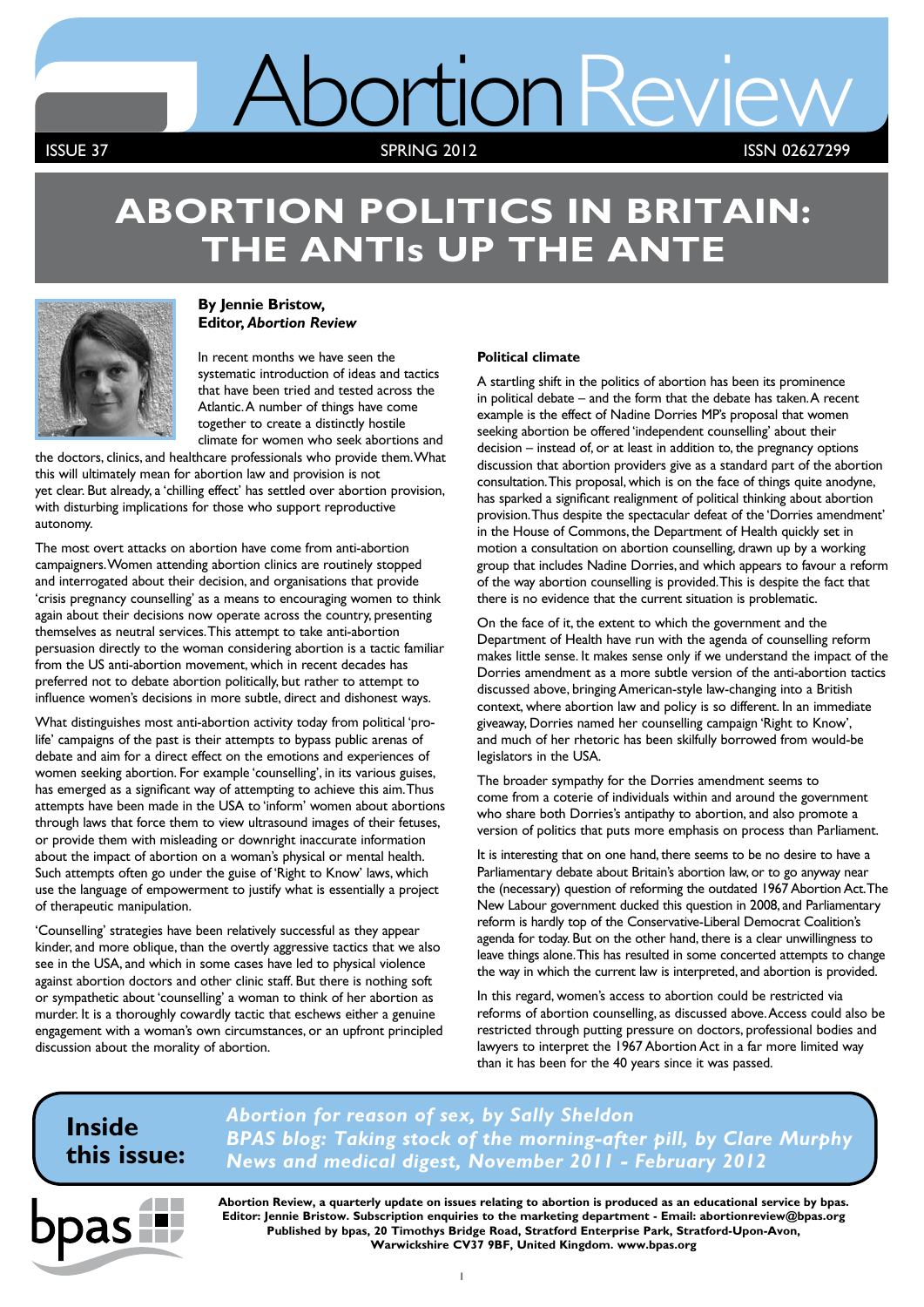# **The chilling effect**

This trajectory became clear at the beginning of March, when a strange, and rather inconclusive, investigation by the *Daily Telegraph* newspaper into whether women were being granted abortions on the grounds of 'sex selection' (answer – generally, they are not), resulted in a nextday opinion piece by the Health Secretary Andrew Lansley about how serious a problem this was, and how the full force of the law would be brought in to deal with it. Nadine Dorries wrote the next day on the influential Conservative Home blog that this showed how the 1967 Act was a 'badly drafted piece of legislation' that allowed too many loopholes, and crowed that 'this is about to change', and 'the spotlight is full on abortion practice'.

In all the heat and bluster generated by the *Telegraph* 'sex-selection' story, it has become clear that a number of policymakers and professional bodies neither understand Britain's abortion law, or are clear about how it has been – and can be – applied, as Professor Sally Sheldon explains overleaf. This has immediately resulted in a chilling effect on abortion providers, who are confident about the legality of their own practice, but made nervous about whether those who run the country understand why and how it is legal. That is bad news for abortion doctors and their clients, for sure, but it's really bad news for those who believe in the principles of democratic debate and decisionmaking.

We know that the 1967 Abortion Act is vulnerable to changes in interpretation, brought about by media campaigns and shifts in political opinion. This was the unfortunate upshot of the 2002 Joanna Jepson campaign, where a curate brought about a police investigation into a case of an abortion carried out after 24 weeks' gestation on the grounds of fetal anomaly. The law did not change as a result of the lepson campaign, and nobody has been prosecuted. But those few doctors who are prepared and skilled enough to carry out the small number of abortions that take place after 24 weeks because a fetal anomaly has been detected have been made very nervous about the implications for them if they take the clinical decisions that they are allowed to under the law. This is a serious indictment of a democratic society, which allows doctors to use their judgement about permitting and performing abortions in rare and tragic cases, but then threatens to hound them – and their patients – for making these judgements.

A similar threat now hangs over doctors performing any abortions under the 1967 Abortion Act. If Parliamentarians want to reform this outdated law, then well and good – for all its prochoice protestations, the New Labour government did women and doctors a great disservice by refusing to vote on this debate last time Parliament had an opportunity. But the law should be debated and reformed democratically, not by stealth. As for the antis – abortion is an important moral question, and a democratic society benefits from open and impassioned debate precisely these issues. But a strategy aimed at merely upsetting women seeking abortion and intimidating the doctors who provide them is cowardly and wrong.

# **Abortion for reason of sex: correcting some basic misunderstandings of the law**

# **By Sally Sheldon, Professor of Medical Law at the University of Kent.**

In March 2012, two undercover reporters from the *Daily Telegraph* filmed a doctor prepared to offer an abortion to a woman who didn't want to give birth to a female child. In the widespread coverage that followed the 'sting', it has been repeatedly asserted that abortion for reason of sex selection is illegal. This, however, is far from clear.

Some commentators on the *Telegraph* story (including some who should really know better) appear to confuse abortion with embryo selection. The latter is tightly regulated by the Human Fertilisation and Embryology Act (1990), which was amended in 2008 to prohibit the screening of embryos for the purposes of sex selection prior to implantation, except where necessary to rule out a sex-linked disability. It was presumably this provision that the President of the Royal College of Obstetricians and Gynaecologists had in mind when he said: 'sex selection is illegal in this country and abortion based on the baby's gender for non-medical purposes is unlawful. Abortion is already heavily regulated in the UK and sex selection is only allowed in very specific conditions such as in the case of hereditary disease as stated in the HFEA Act 2001*[sic]*'. Yet the 1990 Act is not relevant to sex selective abortion so its mention here is, at best, misleading.

Others have noted that the Abortion Act says nothing about permitting sex selection. This is true. Yet neither does it make specific mention of the availability of an abortion where pregnancy results from rape or incest and most people (including the Parliament that introduced the 1967 Act) would agree that abortion should be legally available in those circumstances. Rather, the Act offers a defence against the charge of 'unlawful procurement of miscarriage' under the Offences Against the Person Act (1861), where two doctors believe, in good faith, that one of a number of broad contraindications to pregnancy is present. One contraindication is that continuing the pregnancy would pose a greater risk to a woman's physical or mental health than would abortion.

The doctor who authorises a termination on the basis of rape or incest would rely on the likely harm to the woman's mental health of continuing a pregnancy conceived in this way. The legal question in the case of sex selective abortion – which is far less clear than has been assumed by many commentators – is whether the doctor who performs an abortion on the basis of fetal sex might do likewise.

Imagine a woman with two female children who comes from an ethnic group which places a very high value on sons. She and her husband live with her in-laws, who threaten to throw them out if she gives birth to another daughter. Imagine another whose husband beats her and tells her that she will be subject to far worse violence if she gives birth to a daughter. In each of these situations, we would wish for the woman to be able to leave an abusive situation or, better, to live in a world where such things do not happen. But while we wait for that world, a doctor who authorises a termination in such circumstances could make a strong legal case that she had acted in good faith to preserve the mental health of her patient.

So let's now consider the *Telegraph* 'sting'. From the limited information which we have from the film clips made available, these extreme scenarios were not involved. In the first clip, a pregnant woman says merely that a female child was "not really appropriate for us right now, we were hoping for a boy." Had the abortions gone ahead, whether these doctors would be liable for prosecution under the Offences Against the Person Act would be likely to turn upon whether they were able to make a convincing argument that they formed opinions in good faith that continuing with a pregnancy would pose a greater risk to the woman's mental health than would a termination.

How do we establish that an opinion is formed in good faith? To the best of my knowledge, there has been just one successful prosecution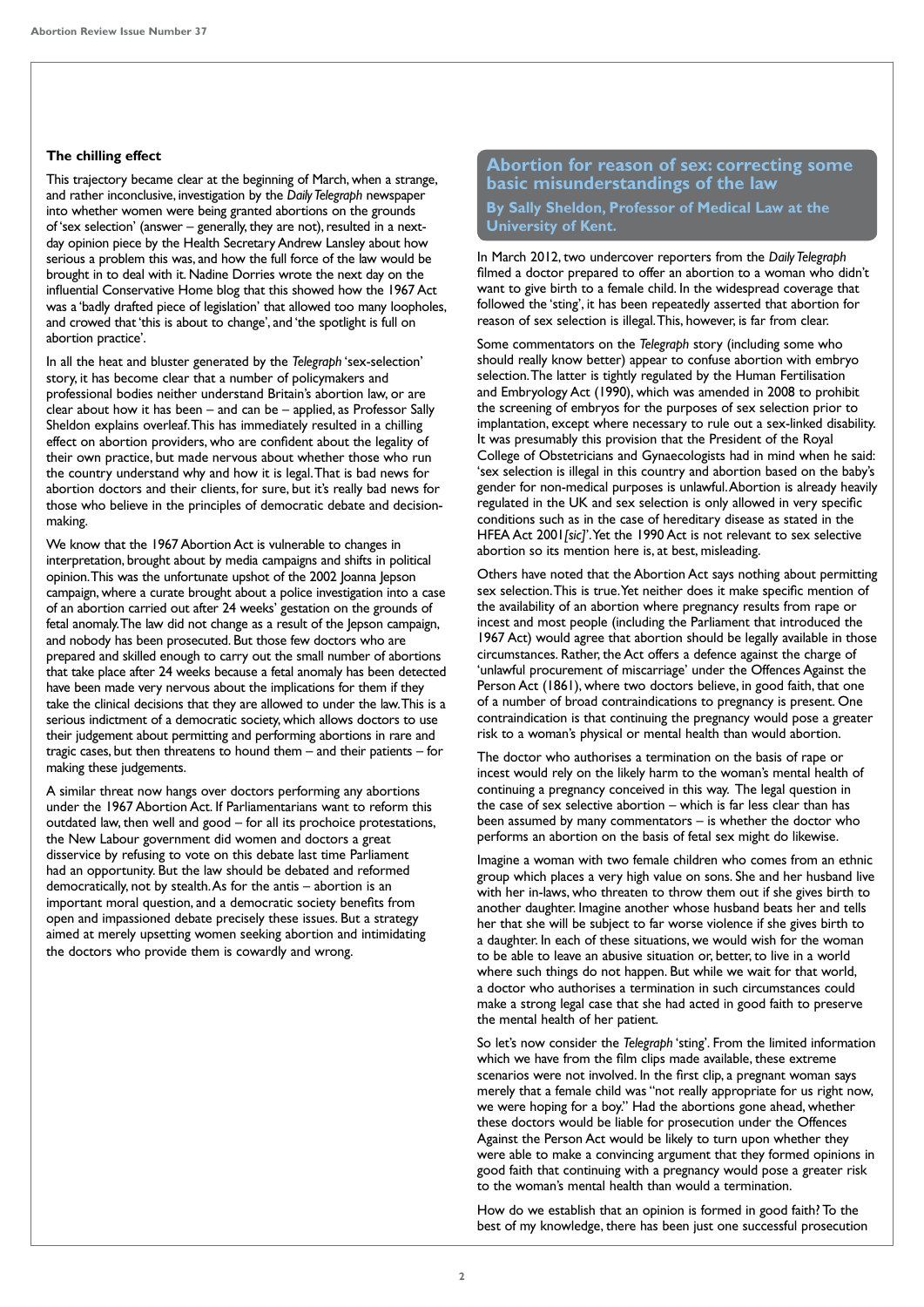for 'unlawful procurement of miscarriage' where a doctor had acted with the necessary second signature foreseen with the 1967 Act. (1) The doctor concerned had neither examined internally nor enquired about the medical history of his patient, agreeing nonetheless to perform the operation on the payment of a fee of  $\angle 150$  (a sizable sum in 1974, when the prosecution was brought). It was held that the doctor had no defence under the Abortion Act, as he had allowed himself no opportunity to form a bona fide opinion regarding the balance of risks between termination and continuation of pregnancy. Where a doctor has indeed gathered sufficient information to form a good faith opinion, however, there may appear to be limited scope for her opinion to be second guessed by a court.

After all, as Sir George Baker famously noted in a different case: '[n]ot only would it be a bold and brave judge who would seek to interfere with the discretion of doctors acting under the [Abortion] Act, but I think he would really be a foolish judge who would attempt to do any such thing, unless possibly, there is clear bad faith and an obvious attempt to perpetrate a criminal offence.' (2) Prosecutors may also consider, however, whether a charge might lie in perjury (if abortion notification paperwork is believed to have been falsified) and, of course, the doctors might face sanction from the GMC. If paperwork has been falsely completed then that might also be used as evidence of a lack of good faith.

Despite the amount of media time given to this story over the last week, there does not seem to be any evidence to suggest that requests for sex selective abortions are common. The *Telegraph* journalists report acting on 'specific information' to identify the clinics which ultimately agreed to perform terminations on the basis of fetal sex and it seems that many others refused their request point blank. It would be unfortunate if the recent attention given to the 'sting' operation were allowed to distract from more basic inadequacies of the Act. It would be doubly so if this controversy serves to fuel broader agendas to restrict access to the good, safe and lawful abortion services that remain an essential part of women's ability to control their own fertility.

# *References*

*1) R v Smith [1974] 1 All ER 376, 1 WLR 1510, 58 Cr App Rep 106. 2) Paton v BPAS [1978] 2 All ER 987 at 992.*

**Dr Sally Sheldon is author of Beyond Control: Medical Power and Abortion Law (1997), and a trustee of BPAS.** 

# **ABORTION NEWS**

# **FEBRUARY 2012**

### **USA: Compromise announced on contraceptive coverage row**

The White House in February announced modified plans to require all women to have access to contraception, attempting to stem anger from Catholic leaders about by the new rule, which required Church-linked institutions to offer health insurance including birth control. But the White House changed the scheme to allow health insurers to provide cover directly if employers object. Under the new plan put forward by the White House, health insurance companies, rather than the employer, will be required to offer contraception directly to employees of religiouslinked institutions if requested. The institutions - such as universities or hospitals - would not be required to subsidise the cost of offering birth control to their employees, nor would they be asked to refer them to organisations that provide it. Women could obtain contraceptives directly from their insurance provider, free of charge, the White House said. The adjustment to the policy 'accommodates religious liberty while protecting the health of women', the White House added.

In November, Catholics for Choice president Ion O'Brien was invited to testify before the US House of Representatives Committee on Energy and Commerce Subcommittee on Health, to address the question, 'Do

New Health Law Mandates Threaten Conscience Rights and Access to Care?' O'Brien argued: 'I firmly believe the requirements under the Affordable Care Act, and the slate of regulations being created to implement it, infringe on no one's conscience, demand no one change her or his religious beliefs, discriminate against no man or woman, put no additional economic burden on the poor, interfere with no one's medical decisions, compromise no one's health—that is, if you consider the law without refusal clauses.' However, 'When burdened by refusal clauses, the new health law absolutely threatens the conscience rights of every patient seeking family planning and of every provider who wishes to provide comprehensive care to their patients.' *2/11/11, 10/2/12* **http://www.abortionreview.org/index.php/site/article/1059/ http://www.abortionreview.org/index.php/site/article/1138/**

# **UK: Scottish midwives lose conscientious objection case**

Two Roman Catholic midwives have lost a legal battle to avoid taking part in abortion procedures, claiming that to do so violated their human rights. The women had sought to challenge NHS Greater Glasgow and Clyde on the issue. But a judge at the Court of Session ruled the midwives did not have direct involvement in terminating pregnancies. At the court in Edinburgh, Lady Smith said Ms Doogan and Mrs Wood were Roman Catholics and objected on religious grounds to participating in abortions. She said: 'Nothing they have to do as part of their duties terminates a woman's pregnancy. They are sufficiently removed from direct involvement as, it seems to me, to afford appropriate respect for and accommodation of their beliefs.' *29/2/12*

**http://www.abortionreview.org/index.php/site/article/1144/**

### **UK: Christians and conservative voters not opposed to abortion, say polls**

Recent indications of public opinion, commissioned from different sources, cast doubt on the presumption that voters who identify themselves as Conservative or Christian favour a tightening of the abortion laws. *14/2/12* **http://www.abortionreview.org/index.php/site/article/1135/**

# **Sex selection and the abortion counselling conspiracy**

The *Daily Telegraph's* allegations about sex selective abortion are part of a shameless attempt to discredit abortion providers and provide a justification for the Department of Health's reforms to abortion counselling services, argues Jennie Bristow. *27/2/12* **http://www.abortionreview.org/index.php/site/article/1141/**

# **JANUARY 2012**

### **UK: Abortion counselling reform back on the agenda**

The government is pressing ahead with changes that could see women considering abortion given the right to 'independent counselling' despite publicly backing down last year. Subsequently, the shadow health minister Diane Abbott resigned from the cross-party group put together to discuss these proposals, criticising it as a 'front' for those who want it outlawed. *21/1/12, 26/1/12*

**http://www.abortionreview.org/index.php/site/article/1100/ http://www.abortionreview.org/index.php/site/article/1101/**

# **UK: Advertising rules allow private abortion clinics to advertise**

Private clinics that charge for pregnancy services including abortions will be able to advertise on television and radio under new rules. The Broadcast Committee of Advertising Practice (BCAP) said there was no justification for barring clinics offering post-conception advice services. Pregnancy clinics that run on a not-for-profit basis are already allowed to advertise on television and radio. *21/1/12*

**http://www.abortionreview.org/index.php/site/article/1099/**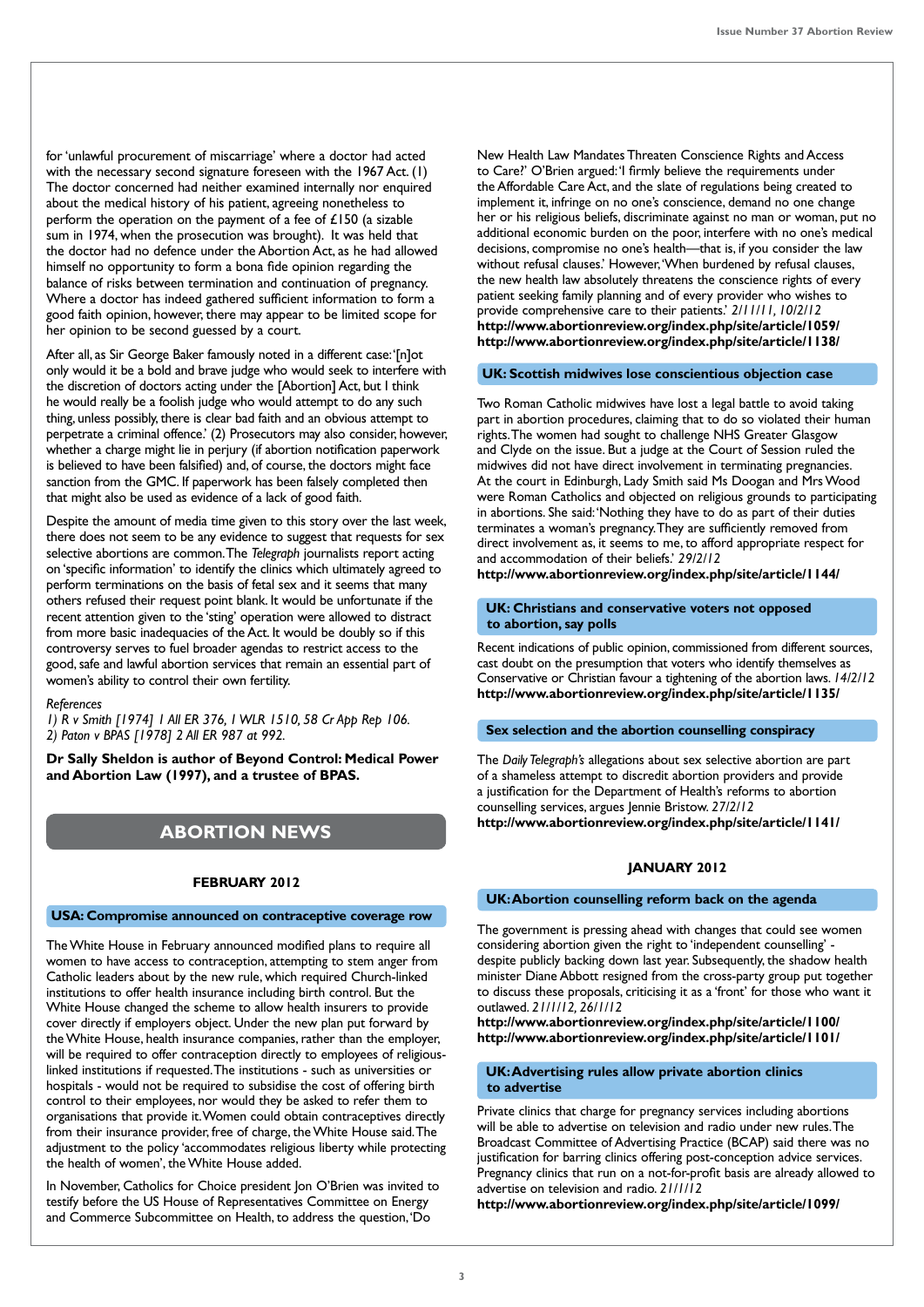# **DECEMBER 2011**

# **UK: Systematic review of induced abortion and women's mental health published**

A major review into the mental health outcomes of induced abortion, published by the Academy of Medical Royal Colleges (AOMRC), concludes that having an abortion does not increase the risk of mental health problems. The best current evidence suggests that it makes no difference to a woman's mental health whether she chooses to have an abortion or to continue with the pregnancy.

The review was commissioned by the AOMRC and carried out by the National Collaborating Centre for Mental Health (NCCMH) at the Royal College of Psychiatrists. The review's Steering Group and the NCCMH carried out a systematic and comprehensive search of the literature and identified 180 potentially relevant studies published between 1990 and 2011. The Steering Group was careful to ensure only the best quality evidence was used, so all studies were subject to multiple quality assessments. In total, 44 papers were included in the review.

On the basis of the best evidence available, the Steering Group concluded that:

- Having an unwanted pregnancy is associated with an increased risk of mental health problems. However, the rates of mental health problems for women with an unwanted pregnancy are the same, whether they have an abortion or give birth.
- The most reliable predictor of post-abortion mental health problems is having a history of mental health problems. In other words, women who have had mental health problems before the abortion are at greater risk of mental health problems after the abortion.
- Some other factors may be associated with increased rates of postabortion mental health problems, such as a woman having a negative attitude towards abortions in general, being under pressure from her partner to have an abortion, or experiencing other stressful life events.

Dr Roch Cantwell, a consultant perinatal psychiatrist and Chair of the Steering Group, said: 'Our review shows that abortion is not associated with an increase in mental health problems. Women who are carrying an unwanted pregnancy should be reassured that current evidence shows they are no more likely to experience mental health problems if they decide to have an abortion than if they decide to give birth.' *9/12/12* **http://www.abortionreview.org/index.php/site/article/1089/ http://www.abortionreview.org/index.php/site/article/951/**

# **Debate: Abortion: how late is 'too late'?**

Women who choose to terminate a pregnancy have a moral obligation to do it as early as possible, argues William Saletan, in a debate published on *Abortion Review*. Ann Furedi argues that policymakers should butt out of late abortion and trust women to work out what's in their best interests. **http://www.abortionreview.org/index.php/site/article/1086/ http://www.abortionreview.org/index.php/site/article/1087/**

# **NOVEMBER 2011**

# **UK: New evidence-based guideline on abortion published**

The RCOG published its revised guidelines on the care of women requesting induced abortion on 23 November 2011. The clinical guidelines are for all healthcare professionals and aim to ensure that all women considering induced abortion have access to a high quality service based on national standards. The recommendations cover commissioning and organising services, possible side effects and complications, pre-abortion management, abortion procedures and follow up care.

The RCOG's press release highlights a number of new recommendations, including:

- Services should identify issues which make women particularly vulnerable, for example child protection needs and domestic abuse, and refer them on to appropriate support services in a timely manner.
- Services should provide women with information about the physical symptoms and sequelae that may be experienced after abortion such as pain and bleeding and gastrointestinal symptoms.
- Service providers should inform women about the range of emotional responses that may be experienced during and following an abortion.
- Providers should be aware that women with a past history of mental health problems are at increased risk of further problems after an unintended pregnancy.
- During pre-abortion assessment women should be offered screening for STIs and there should be a system for partner notification and referral to a sexual health service.
- All appropriate methods of contraception should be discussed with women at the initial assessment and a plan agreed for contraception after the abortion.
- Women should have access to counselling and decision-making support, however, women who are certain of their decision should not be subjected to compulsory counselling.
- A 24-hour telephone helpline number should be available for women to use after abortion if they have any concerns.
- Doctors should also discuss ongoing contraception and offer screening for sexually transmitted infections.

Ann Furedi, chief executive of BPAS, said the 'rights and wrongs of abortion are subject to opinion, but clinical risks are a matter of fact'. She added: 'We welcome the clear guidance on the offer of counselling. We also note the conclusion that home use of misoprostol in early medical abortion is safe and supported by the evidence but currently not permissible within the law. We trust the necessary steps will be taken soon so that this can be offered to women in Britain, thus allowing us to provide a service in line with international best practice.'

Julie Bentley, chief executive of the Family Planning Association (FPA), said: 'We believe these are sensible guidelines which will improve women's experience of abortion services and care. We are pleased to see that they confirm the evidence that abortion is not a direct cause of poor mental health and that there isn't a link between abortion and breast cancer. We also welcome the recommendation that women can complete the second stage of medical abortion at home if they choose and it's safe to do so.'

**http://www.abortionreview.org/index.php/site/article/1080/**

# **USA: 'Personhood' amendment fails in Mississippi**

A constitutional amendment that would have defined a fertilised egg as a person failed on the ballot in Mississippi. *8/11/11* **http://www.abortionreview.org/index.php/site/article/1062/**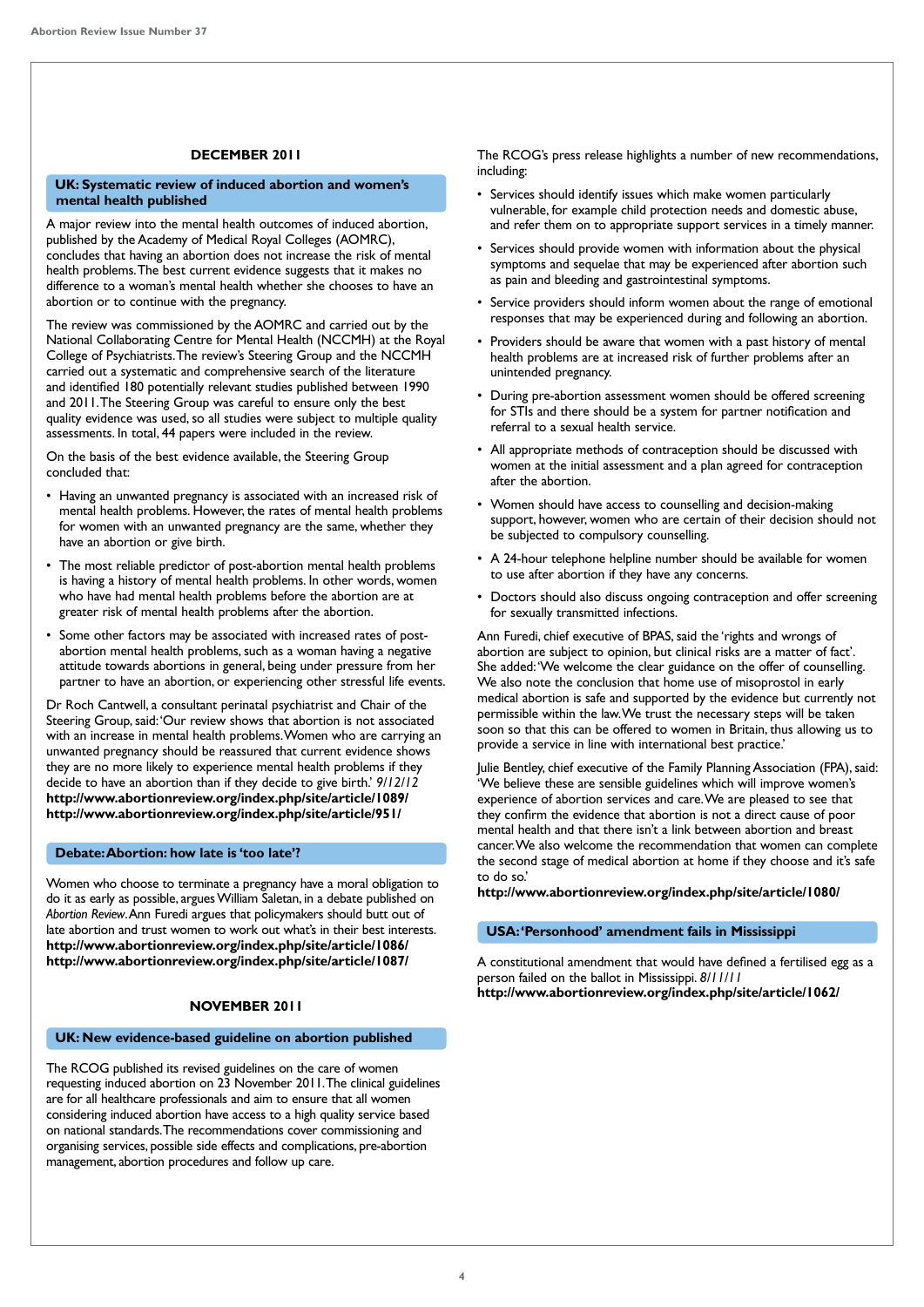# **BPAS BLOG**

# **TAKING STOCK OF THE MORNING-AFTER PILL By Clare Murphy, Director of External Affairs, BPAS**



BPAS was delighted to win the sought-after award for 'Adult sexual health service/project of the year', as part of the UK Sexual Health

Awards, produced by sexual health charities Brook and FPA. The award was given in recognition of the scheme run by BPAS during December 2011, which enabled women to request the morning-after pill for free over the internet so she could have it at home in advance of need over the festive period, when pharmacies and clinics might be closed. A nurse would phone her to make sure she was medically suitable, ensure it was not being requested for immediate use, and provide all the necessary information on how and when to use it – then, all things being equal, the emergency contraceptive pill (ECP) would be posted to her home address.

It was interesting to note the difference in response between the enthusiasm of the women who wanted to use the scheme (so many requests in the first 48 hours we couldn't guarantee Xmas delivery) and that of officials, who were not so keen. The Health Secretary Andrew Lansley, who despite having his hands full with NHS reform, still found the time to express his opprobrium, noting that emergency contraception should be just 'for emergencies, not everyday use', and that ideally it would be available in person, so that 'any decisions were made with the benefit of face-to-face advice'.

It's a bit odd to describe a woman requesting one solitary pill as someone who is planning on popping it daily - but there you go. What was however prevalent among the women who contacted us was that many had experienced difficulties obtaining the medication in the past, and appreciated being able to speak to someone over the phone who they knew was not judging them, but rather recognising that they were doing a sensible thing. They weren't planning on being reckless, but wanted to ensure that they had immediate access to an effective way of protecting themselves against an unwanted pregnancy if they needed it. And they perhaps didn't feel the need - or desire - for time-consuming 'face-to-face advice' about the decision whether or not to take the morning-after-pill should the situation arise.

You can't help thinking that if we'd been offering Viagra free of charge to men in need we would have been slapped on the back, such is still the contradiction in attitudes towards male and female sexuality. Indeed it was interesting to compare the *Daily Telegraph's* outrage that a 'penny-pinching NHS' was curbing men's sex lives by rationing erectile dysfunction drugs to two doses per month with its excoriating reaction the same week to our free morning-after pill scheme. That paper lined up no fewer than five critics, including Nadine Dorries MP, whom somehow we just can't seem to please: she doesn't like it when we are providing abortions, but appears equally aggrieved when we are trying to prevent the need.

The morning-after pill - much like long-acting reversible contraceptives (LARCs) - was never going to be a silver bullet to cut unwanted pregnancy. Many women do not know their contraception has failed, or believe they are at a time in their cycle when they are unlikely to get pregnant. But did we give up too quickly on it? We know that the cost, inconvenience and embarrassment of obtaining the morning-after pill can put women off obtaining it when they think their risk is low. Our own surveys show that women also worry about the health implications of using ECPs – even though post-coital contraceptives have been around for decades and there is no evidence of any long-term health consequences. But it is not surprising that women have reservations about using ECPs when all the messages around its use in this country have always been so very mixed: use it, but don't ever need to use it.

This message needs to change. Research is currently being conducted in the USA into using post-coital contraception as a regular form of contraception for women who do not have frequent sex – a 'before sex' pill, if you like. It may well alter the narrative around ECP use, from being seen as something to be embarrassed about to becoming recognised as a planned, responsible, course of action. In the meantime, the morning-after pill should be viewed as a legitimate and welcome back-up for women to control their fertility as often as they need to, well deserving of its place on the contraceptive menu.

**Read Clare Murphy's BPAS blog online, here: http://www.abortionreview.org/index.php/site/C39/**

# **MEDICAL UPDATE**

# **USA: How women anticipate coping after an abortion.**

*Foster DG, Gould H, Kimport K. Contraception. 2011 Dec 14.* 

The authors note that there has been some study of women's emotional and psychological well-being after an abortion but no research into women's expectations, at the time of seeking an abortion, of how they will cope after the abortion. Researchers abstracted counselling needs assessment forms of 5109 women who sought an abortion at a clinic in 2008.

The results found that the most common emotions that women anticipate feeling after their abortion are relieved (63%) and confident (52%). A significant minority anticipate feeling a little sad (24%) and a little guilty (21%); 3.4% anticipate poor coping. Women with fetal abnormalities, women who do not have high confidence in their decision, women who have spiritual concerns about abortion, women with a history of depression, women who feel that they were pushed into having an abortion and teenagers are more likely to anticipate poor coping postabortion. The authors concluded that the vast majority of women expect to cope well after their abortion. A small number make the decision to terminate their pregnancies even though they anticipate difficulty coping after the procedure.

**http://www.abortionreview.org/index.php/site/article/1124/**

# **Canada: Abortion counselling and the informed consent dilemma.**

*Woodcock S. Bioethics. 2011 Nov;25(9):495-504. doi: 10.1111/j.1467- 8519.2009.01798.x. Epub 2010 Feb 3.*

The author notes that an obstacle to abortion exists in the form of abortion 'counselling' that discourages women from terminating their pregnancies. This counselling involves providing information about the procedure that tends to create feelings of guilt, anxiety and strong emotional reactions to the recognisable form of a human fetus. Instances of such counselling that involve false or misleading information are clearly unethical and do not prompt much philosophical reflection, but the prospect of truthful abortion counselling draws attention to a delicate issue for healthcare professionals seeking to respect patient autonomy. This is the fact that even accurate information about abortion procedures can have intimidating effects on women seeking to terminate a pregnancy.

Consequently, the author argues, a dilemma arises regarding the information that one ought to provide to patients considering an abortion: on the one hand, the mere offering of certain types of information can lead to intimidation; on the other hand, withholding information that some patients would consider relevant to their decision-making is objectionably paternalistic on any standard account of the physician-patient relationship. This is an unsettling conclusion for the possibility of setting fixed professional guidelines regarding the counselling offered to women who are considering abortion. Thus, abortion ought to be viewed as an illuminating example of a procedure for which the process of securing informed consent ought to be highly context-sensitive and responsive to the needs of each individual patient. This result underscores the need for health care professionals to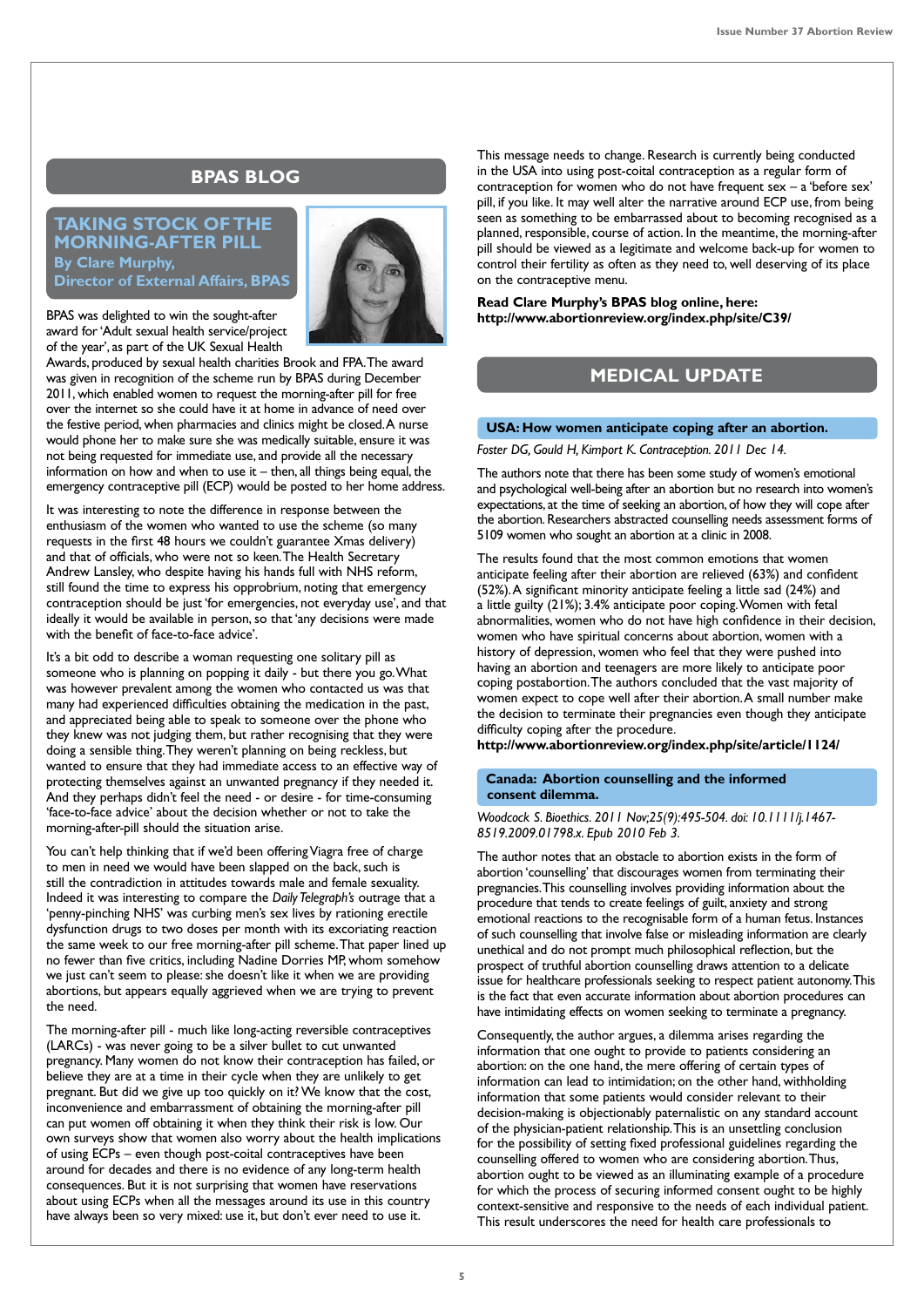cultivate trusting relationships with patients and to develop finely tuned powers of practical judgment.

**http://www.abortionreview.org/index.php/site/article/1078/**

 **UK: Telephone follow-up and self-performed urine pregnancy testing after early medical abortion: a service evaluation.**

*Cameron ST, Glasier A, Dewart H, Johnstone A, Burnside A. Contraception. 2012 Jan 5.* 

Telephone follow-up with a self-performed low-sensitivity urine pregnancy (LSUP) test was introduced at the Royal Infirmary of Edinburgh, Scotland, as an alternative to routine ultrasonography for confirming successful abortion at 2 weeks following early medical abortion (<9 weeks' gestation). Women who screened 'positive' at telephone follow-up on the basis of ongoing pregnancy symptoms, scant bleeding or LSUP test result subsequently attended the clinic for a confirmatory ultrasound.

Opting for telephone follow-up were 476 out of 619 women (77%). Four women (1%) attended the clinic before telephone follow-up because of pain or bleeding. A total of 410 (87%) of the remaining 472 women were successfully contacted by telephone. Sixty women (15%) screened 'positive', three of whom had ongoing pregnancies, and one woman falsely screened 'negative'. The sensitivity of the telephone follow-up was 75%, and specificity was 86%. The negative predictive value was 99.7%, and positive predictive value was 5%. All women surveyed (n=75) would recommend telephone follow-up to a friend. The authors concluded that a telephone follow-up and a LSUP test at 2 weeks are effective for detecting ongoing pregnancy, have good follow-up rates and are popular choices for women. **http://www.abortionreview.org/index.php/site/article/1116/**

# **UK: Assessment of a 'fast-track' referral service for intrauterine contraception following early medical abortion.**

*Cameron ST, Berugoda N, Johnstone A, Glasier A. Journal of Family Planning and Reproductive Health Care. 2012 Jan 31.* 

A 'fast-track' referral system for intrauterine contraception was established in 2007 between the medical abortion service at the Royal Infirmary of Edinburgh and the principal family planning clinic (FPC) in Edinburgh. This was case note review of women fast-tracked for intrauterine contraception after medical abortion between January 2007 and June 2009. The authors concluded that only half the women fast-tracked for intrauterine contraception actually attended and these tended to be women who were pre-existing clients of the FPC. Consideration should therefore be given to provision of immediate insertion where possible.

# **http://www.abortionreview.org/index.php/site/article/1102/**

# **USA: The comparative safety of legal induced abortion and childbirth in the United States**.

*Raymond EG, Grimes DA. Obstetrics and Gynecology. 2012 Feb;119(2 Pt 1):215-9.*

The authors estimated mortality rates associated with live births and legal induced abortions in the United States in 1998-2005. They found that the pregnancy-associated mortality rate among women who delivered live neonates was 8.8 deaths per 100,000 live births. The mortality rate related to induced abortion was 0.6 deaths per 100,000 abortions. In the one recent comparative study of pregnancy morbidity in the United States, pregnancy-related complications were more common with childbirth than with abortion. The authors concluded that legal induced abortion is markedly safer than childbirth. The risk of death associated with childbirth is approximately 14 times higher than that with abortion. Similarly, the overall morbidity associated with childbirth exceeds that with abortion.

**http://www.abortionreview.org/index.php/site/article/1105/**

# **EU: Terminations of pregnancy in the European Union.**

*Gissler M, Fronteira I, Jahn A, Karro H, Moreau C, Oliveira da Silva M, Olsen J, Savona-Ventura C, Temmerman M, Hemminki E; the REPROSTAT group. BJOG. 2011 Nov 30. doi: 10.1111/j.1471-0528.2011.03189.x.*

Data were collected on legislation and statistics for terminations of pregnancy, from a population of women in reproductive age in the 27 EU member states. The results found that Ireland, Malta and Poland have restrictive legislation. Luxembourg permits termination of pregnancy on physical and mental health indications; Cyprus, Finland, and the UK further include socio-economic indications. In all other EU member states termination of pregnancy can be performed in early pregnancy on a women's request.

In general, the rates of termination of pregnancy have declined in recent years. In total, 10.3 terminations were reported per 1000 women aged 15-49 years in the EU in 2008. The rate was 12.3/1000 for countries requiring a legal indication for termination, and 11.0/1000 for countries allowing termination on request. Northern Europe (10.9/1000) and Central and Eastern Europe (10.8/1000) had higher rates than Southern Europe (8.9/1000). **http://www.abortionreview.org/index.php/site/article/1085/**

# **USA: A need to expand our thinking about 'repeat' abortions**

*Weitz TA, Kimport K. Contraception. 2011 Oct 27.*

The authors note that women who have more than one abortion are often the 'targets' for social and clinical interventions geared at preventing 'repeat abortions'. Such an approach ignores the unique circumstances that may surround each abortion. The authors qualitatively analysed the history of 10 women who have had more than one abortion who were participating in a larger study of women's emotional experiences following abortion.

Overall, women in the sample reported that each abortion was different and some abortions were more emotionally difficult than others, suggesting that the phrase 'repeat' can be a misnomer and discounts the unique circumstances surrounding each abortion. Rather than use the term 'repeat abortions,' the authors advocate for the use of the less loaded term 'multiple abortions,' in which each abortion is understood as a unique experience.

**http://www.abortionreview.org/index.php/site/article/1070/**

# **World Health Organization: Medical methods for first trimester abortion.**

*Kulier R, Kapp N, Gülmezoglu AM, Hofmeyr GJ, Cheng L, Campana A. Cochrane Database of Systematic Reviews. 2011 Nov 9;11:CD002855.*

The authors of this Cochrane review concluded that safe and effective medical abortion methods are available. Combined regimens are more effective than single agents. In the combined regimen, the dose of mifepristone can be lowered to 200 mg without significantly decreasing the method effectiveness. Vaginal misoprostol is more effective than oral administration, and has less side effects than sublingual or buccal. Some results are limited by the small numbers of participants on which they are based. Almost all trials were conducted in settings with good access to emergency services, which may limit the generalisability of these results. **http://www.abortionreview.org/index.php/site/article/1069/**

# **USA: Intrauterine contraceptive insertion postabortion: a systematic review.**

### *Steenland MW, Tepper NK, Curtis KM, Kapp N. Contraception. 2011 Nov;84(5):447-64. Epub 2011 May 4.*

This systematic review was conducted to evaluate the evidence regarding the safety and effectiveness of intrauterine device (IUD) insertion immediately following spontaneous or induced abortion. The authors concluded that intrauterine device insertion immediately after abortion is not associated with an increased risk of adverse outcomes compared with use of other contraceptive methods or with no IUD insertion after abortion and compared with IUD insertion at times other than immediately after abortion. Intrauterine device expulsion rates, while generally low, were higher with insertions that occurred after later firsttrimester abortion compared with after early first-trimester abortion and higher with IUD insertion after second-trimester abortion compared with after first-trimester abortion.

**http://www.abortionreview.org/index.php/site/article/1073/**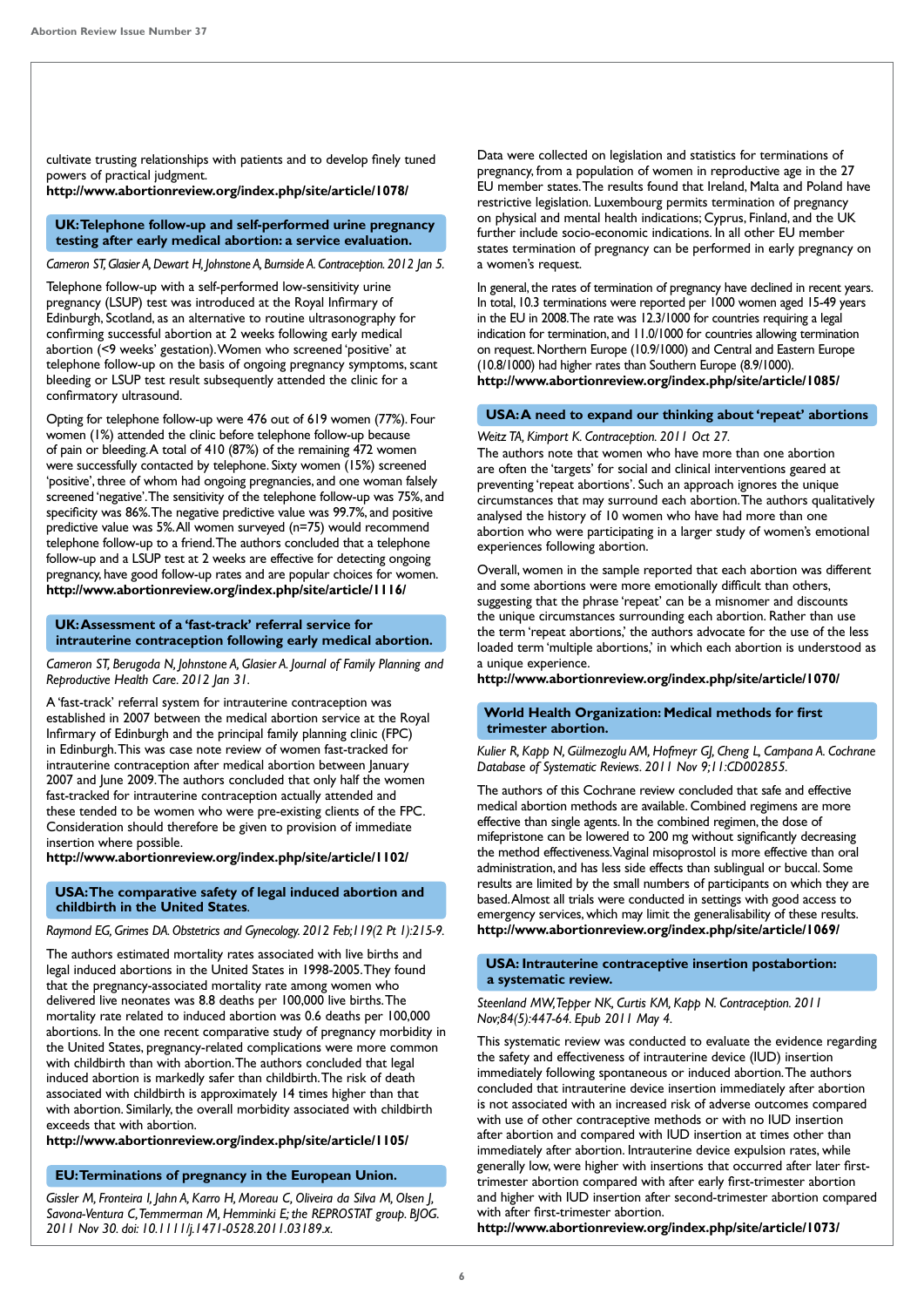# *IN BRIEF*

# **USA: A cost-effectiveness analysis of surgical versus medical management of early pregnancy loss.**

*Rausch M, Lorch S, Chung K, Frederick M, Zhang J, Barnhart K. Fertility and Sterility. 2012 Feb;97(2):355-360.e1.* 

The authors concluded that surgical or medical management of early pregnancy failure can be cost effective, depending on the circumstances. Surgery is cost effective and more efficacious when performed in an outpatient setting. For incomplete or inevitable abortion, medical management is cost effective and more efficacious. **http://www.abortionreview.org/index.php/site/article/1123/**

# **USA: Patients' attitudes and experiences related to receiving contraception during abortion care.**

*Kavanaugh ML, Carlin EE, Jones RK. Contraception. 2011 Dec;84(6):585-93. Epub 2011 May 4.* 

This study documents attitudes of abortion patients about contraceptive services during their receipt of abortion services and identifies patient characteristics associated with desire for contraception and interest in using a long-acting reversible contraceptive method (LARC). **http://www.abortionreview.org/index.php/site/article/1131/**

### **UK: Contraception in obese older women.**  *Cochrane RA, Gebbie AE, Loudon JC. Maturitas. 2012 Jan 10.*

The authors note that the prevalence of obesity and the high rates of contraceptive use amongst older women mean that any increase in associated risk is likely to be of public health concern. **http://www.abortionreview.org/index.php/site/article/1111/**

### **New Zealand: Impact of long-acting reversible contraception on return for repeat abortion.**

*Rose SB, Lawton BA. American Journal of Obstetrics and Gynecology. 2012 Jan;206(1):37.e1-6. Epub 2011 Jul 13.* 

The authors concluded that this study provides strong support for the promotion of immediate postabortion access to LARC methods (particularly intrauterine devices) to prevent repeat abortion. **http://www.abortionreview.org/index.php/site/article/1122/**

# **USA: Women's decision making regarding choice of second trimester termination method for pregnancy complications.** *Kerns J, Vanjani R, Freedman L, Meckstroth K, Drey EA, Steinauer J. International Journal of Gynaecology and Obstetrics. 2012 Mar;116(3):244-8. Epub 2011 Dec 12.*

This qualitative study set out to describe how women terminating a pregnancy for fetal or maternal complications decide between surgical (dilation and evacuation [D&E]) and medical abortion. Key themes that emerged from the interviews were valuing the ability to choose the method, and the importance of religious beliefs, abortion attitudes, and emotional coping style. Women's preferences for a method were largely based on their individual emotional coping styles. **http://www.abortionreview.org/index.php/site/article/1125/**

# **South Africa: Shaking a hornets' nest: pitfalls of abortion counselling in a secular constitutional order.**

*Vincent L. Culture, Health and Sexuality. 2012 Feb;14(2):125-38. Epub 2011 Nov 15.* 

This paper describes how abortion counselling has historically, in many different contexts, been saturated with questionable assumptions about women and their bodies. The authors conclude that specifying an appropriate model for the provision of state-sponsored abortion counselling in the public health sector of a secular constitutional state provokes more of a hornet's nest of dilemmas than is sometimes supposed.

**http://www.abortionreview.org/index.php/site/article/1137/**

### **UK: To meta-analyse or not to meta-analyse: abortion, birth and mental health.**

*Kendall T, Bird V, Cantwell R, Taylor C. British Journal of Psychiatry. 2012 Jan;200:12-4.*

The authors argue that to improve further the mental health outcomes associated with an unwanted pregnancy we should focus practice and research on the individual needs of women with an unwanted pregnancy, rather than how the pregnancy is resolved.

**http://www.abortionreview.org/index.php/site/article/1119/**

# **UK: Clinical outcomes from a prospective study evaluating the role of ambulation during medical termination of pregnancy.**  *Ojha K, Gillott DJ, Wood P, Valcarcel E, Matah A, Talaulikar VS. Contraception.*

*2011 Oct 27.* 

The authors concluded that ambulation during medical termination of pregnancy neither appears to influence the amount of bleeding or pain nor hasten the process of medical termination of pregnancy. **http://www.abortionreview.org/index.php/site/article/1077/**

# **USA: Attitudes toward prenatal testing and pregnancy termination among a diverse population of parents of children with intellectual disabilities.**

*Kuppermann M, Nakagawa S, Cohen SR, Dominguez-Pareto I, Shaffer BL, Holloway SD. Prenatal Diagnosis. 2011 Oct 26. doi: 10.1002/pd.2880.*  The authors concluded that that although many parents of children with intellectual disabilities believe they would desire information regarding their fetus in a future pregnancy, most feel they would not opt to terminate their pregnancy. As new tests for intellectual disabilities become available, determining what would be most useful to prospective parents should become a high priority.

**http://www.abortionreview.org/index.php/site/article/1071/**

# **USA: Induced abortion: incidence and trends worldwide from 1995 to 2008.**

*Sedgh G, Singh S, Shah IH, Ahman E, Henshaw SK, Bankole A. Lancet. 2012 Jan 18.*  The study found that the global abortion rate was stable between 2003 and 2008, with rates of 29 and 28 abortions per 1000 women aged 15-44 years, respectively, following a period of decline from 35 abortions per 1000 women in 1995.

**http://www.abortionreview.org/index.php/site/article/1107/**

# **UK: A Request for Abortion.**

*Allan Templeton, M.D., and David A. Grimes, M.D. New England Journal of Medicine 2011; 365:2198-2204. December 8, 2011*

This article begins with a case vignette highlighting a common clinical problem. Evidence supporting various strategies is then presented, followed by a review of formal guidelines, when they exist. The article ends with the authors' clinical recommendations. **http://www.abortionreview.org/index.php/site/article/1090/**

# **SUBSCRIBE TO Abortion Review**

**FOR FREE**

**To receive email updates from Abortion Review, visit:**

**http://www.abortionreview.org/index.php/site/subscribe/**

**To receive the quarterly print edition, email: abortionreview@bpas.org**